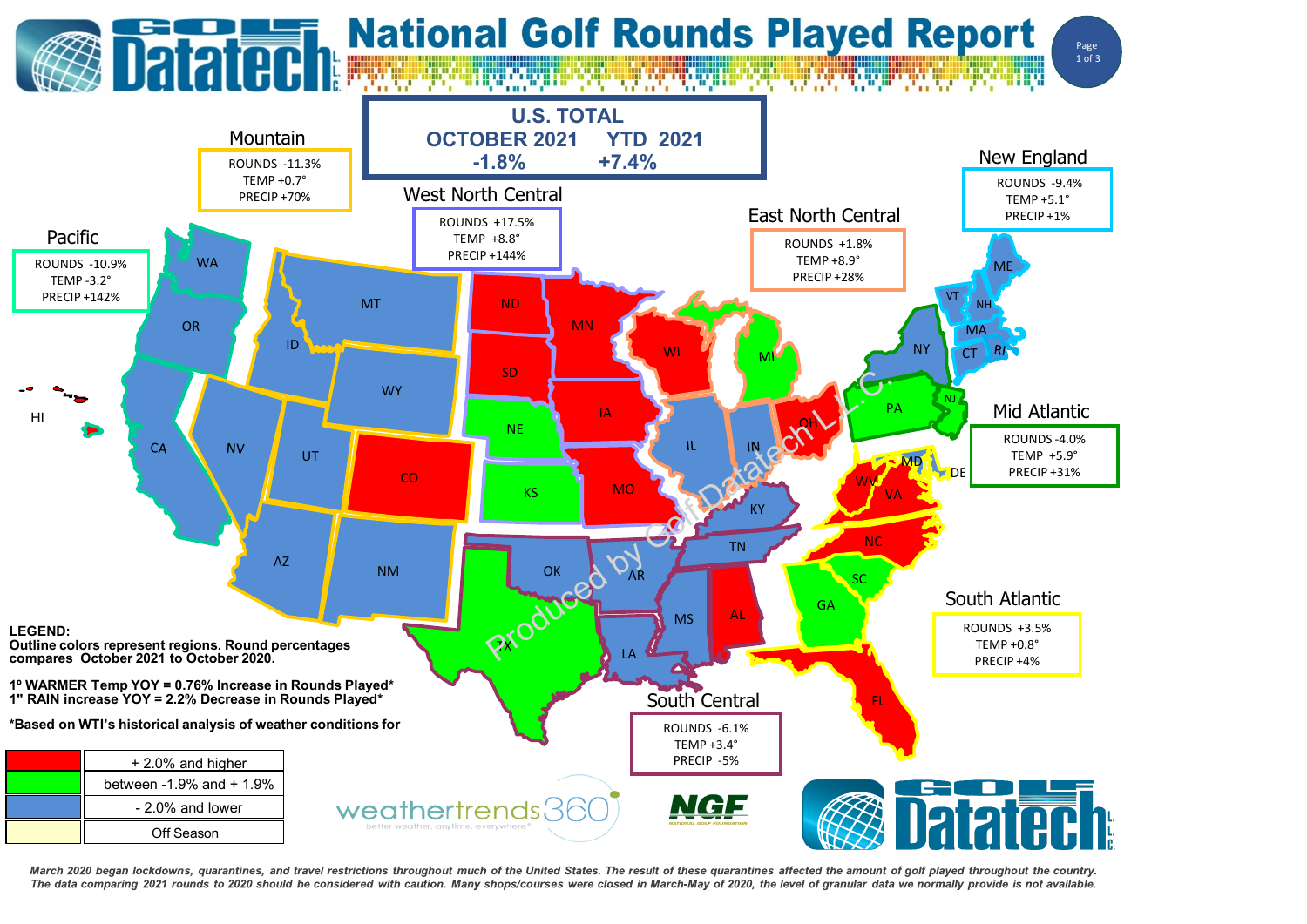## **Datated National Golf Rounds Played Report**

Page  $2$  of  $3$ 

## **October 2021**

|                           | OCT.     | YTD     |                           |          |            |                       | OCT.     | YTD     |
|---------------------------|----------|---------|---------------------------|----------|------------|-----------------------|----------|---------|
| <b>PACIFIC</b>            | $-10.9%$ | 19.0%   |                           |          |            | <b>SOUTH ATLANTIC</b> | 3.5%     | 6.2%    |
| CA                        | $-10.6%$ | 19.0%   |                           | OCT.     | <b>YTD</b> | DE, DC, MD            | $-4.8%$  | 2.2%    |
| Los Angeles               |          | $\star$ | <b>UNITED STATES</b>      | $-1.8%$  | 7.4%       | Washington/Baltimore  | $\star$  | $\star$ |
| <b>Orange County</b>      |          | $\star$ | <b>Public Access</b>      | $-1.9%$  | 8.7%       | FL.                   | 9.4%     | 5.4%    |
| Palm Springs              |          |         | <b>Private</b>            | $-1.6%$  | 2.7%       | Jacksonville          |          |         |
| Sacramento                |          |         |                           |          |            | Orlando               |          |         |
| San Diego                 |          |         | <b>EAST NORTH CENTRAL</b> | 1.8%     | 8.7%       | Tampa                 |          |         |
| San Francisco/Oakland     |          | $\star$ | IL                        | $-3.3%$  | 9.6%       | Palm Beach            |          |         |
| H <sub>l</sub>            | 18.7%    | 33.5%   | Chicago                   | $\star$  |            | Naples/Ft Myers       |          |         |
| <b>OR</b>                 | $-32.4%$ | 9.7%    | IN                        | $-19.6%$ | $-6.5%$    | Miami/Ft.Lauderdale   |          |         |
| Portland                  |          | $\star$ | MI                        | $-0.4%$  | 13.3%      | GA                    | $-0.2%$  | 1.6%    |
| <b>WA</b>                 | $-4.5%$  | 21.5%   | Detroit                   | $\star$  | $\star$    | Atlanta               | $\star$  |         |
| Seattle                   |          | $\star$ | OH                        | 7.8%     | 8.3%       | NC <sup>®</sup>       | 3.3%     | 15.1%   |
|                           |          |         | Cincinnati                |          |            | Greensboro/Raleigh    |          |         |
| <b>MOUNTAIN</b>           | $-11.3%$ | 2.3%    | Cleveland                 |          |            | <b>SC</b>             | 0.7%     | 13.5%   |
| AZ                        | $-3.9%$  | 4.0%    | WI                        | 30.7%    | 14.4%      | Charleston            |          |         |
| Phoenix                   | $\star$  | $\star$ |                           |          |            | <b>Hilton Head</b>    |          |         |
| CO                        | 3.1%     | $-3.9%$ |                           |          |            | Myrtle Beach          |          |         |
| Denver                    |          | $\star$ | <b>SOUTH CENTRAL</b>      | $-6.1%$  | 3.2%       | VA, WV                | 3.1%     | $-1.0%$ |
| ID, WY, MT, UT            | $-24.6%$ | 1.8%    | <b>AL</b>                 | 7.3%     | 9.7%       |                       |          |         |
| <b>NM</b>                 | $-10.4%$ | 1.2%    | AR, LA, MS                | $-13.7%$ | $-1.9%$    | <b>MID ATLANTIC</b>   | $-4.0%$  | 9.3%    |
| <b>NV</b>                 | $-4.0%$  | 17.6%   | OK                        | $-10.6%$ | $-14.9%$   | <b>NJ</b>             | 0.0%     | 11.7%   |
| Las Vegas                 |          | $\star$ | KY, TN                    | $-14.0%$ | 7.5%       | <b>NY</b>             | $-9.2%$  | 5.7%    |
|                           |          |         | <b>TX</b>                 | $-0.1%$  | 5.4%       | New York City         | $\star$  | $\star$ |
| <b>WEST NORTH CENTRAL</b> | 17.5%    | 4.5%    | Dallas/Ft. Yvorth         |          | $\star$    | PA                    | $-0.5%$  | 12.1%   |
| KS, NE                    | $-1.4%$  | $-0.3%$ | Houston                   |          | $\star$    | Philadelphia          |          |         |
| ND, SD                    | 48.4%    | 4.8%    | San Antonio               |          | $\star$    | Pittsburgh            |          |         |
| <b>MN</b>                 | 32.5%    | 0.7%    |                           |          |            |                       |          |         |
| Minneapolis/St.Paul       |          | $\star$ |                           |          |            | <b>NEW ENGLAND</b>    | $-9.4%$  | 3.9%    |
| IA, MO                    | 16.6%    | 11.1%   |                           |          |            | CT, MA, RI            | $-11.1%$ | $-0.8%$ |
| <b>St Louis</b>           |          | $\star$ |                           |          |            | Boston                |          |         |
| Kansas City               |          |         |                           |          |            | ME, NH, VT            | $-3.9%$  | 16.1%   |
|                           |          |         |                           |          |            |                       |          |         |

The percentages represent the differences in number of rounds played comparing October 2021 to October 2020.

For more information contact Golf Datatech **golfroundsplayed@golf-datatech.com** 

March 2020 began lockdowns, quarantines, and travel restrictions throughout much of the United States. The result of these quarantines affected the amount of golf played throughout the country. The data comparing 2021 rounds to 2020 should be considered with caution. Many shops/courses were closed in March-May of 2020, the level of granular data we normally provide is not available.